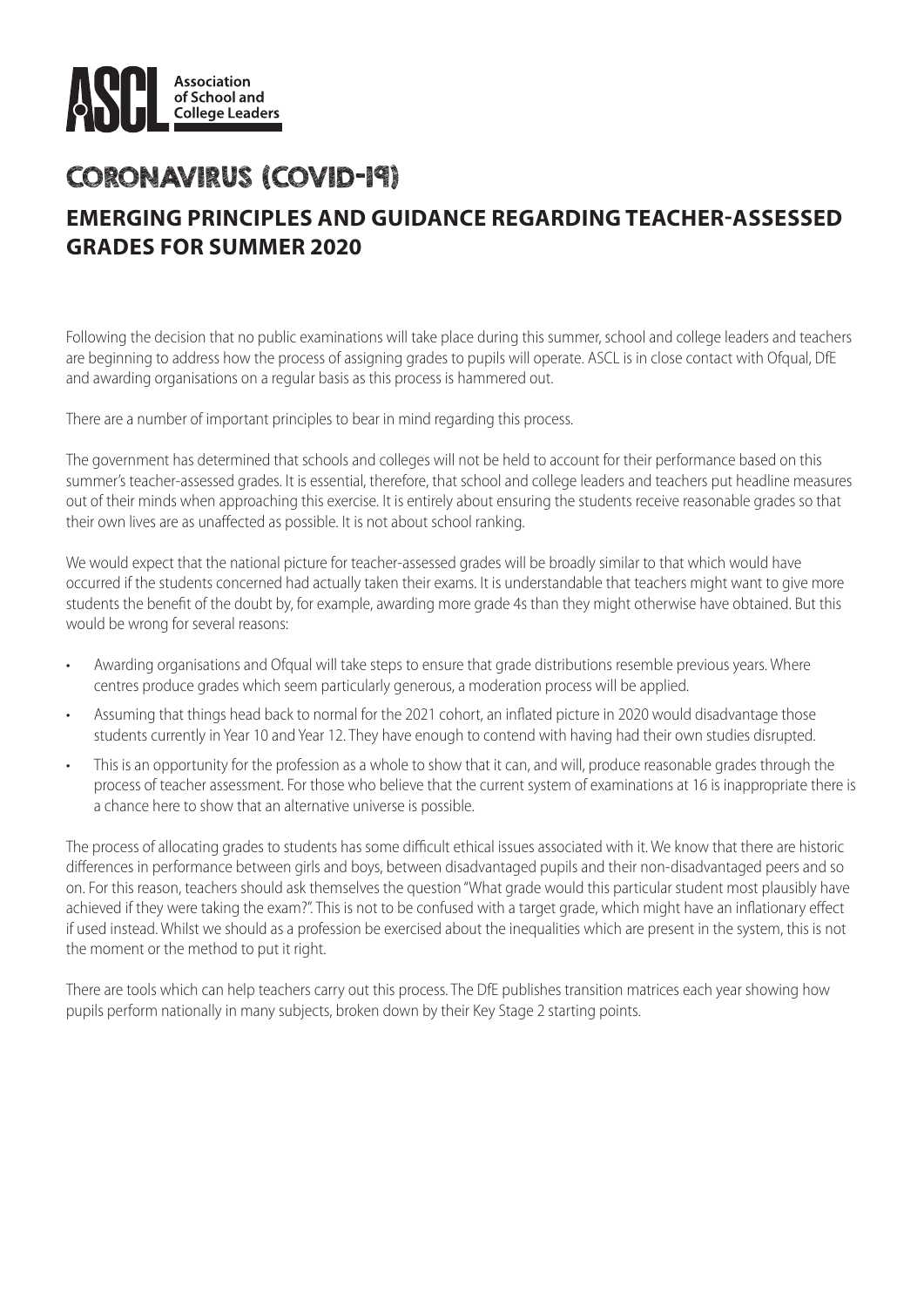Here is the transition matrix for GCSE Geography for pupils who took the exam in 2019:

| Pupil Percentage |                | <b>KS4 Attainment</b> |                |                |    |    |                |                |                |                |                |
|------------------|----------------|-----------------------|----------------|----------------|----|----|----------------|----------------|----------------|----------------|----------------|
|                  |                | U                     |                | $\overline{2}$ | 3  | 4  | 5              | 6              | $\overline{7}$ | 8              | 9              |
| KS2 Attainment   | W              | $\Omega$              | 32             | 23             | 23 | 9  | 5              | 9              | $\mathcal{O}$  | $\Omega$       | $\mathbf{0}$   |
|                  |                | 18                    | 23             | 23             | 18 | 6  | 4              |                |                | 3              | 4              |
|                  | $\overline{2}$ | 15                    | 43             | 26             | 9  | 3  | $\overline{2}$ |                | $\Omega$       | $\Omega$       | $\Omega$       |
|                  | 3 <sub>c</sub> | 11                    | 35             | 34             | 15 | 3  | $\overline{2}$ |                | $\Omega$       | $\Omega$       | 0              |
|                  | 3 <sub>b</sub> | 8                     | 29             | 34             | 20 | 5  | $\overline{2}$ |                | $\Omega$       | 0              | $\Omega$       |
|                  | 3a             | 5                     | 22             | 34             | 25 | 8  | 4              |                | $\mathcal{O}$  | 0              | $\mathbf{0}$   |
|                  | 4 <sub>c</sub> | 4                     | 15             | 28             | 30 | 13 | 6              | 3              |                | 0              | $\mathbf{0}$   |
|                  | 4b             | $\overline{2}$        | 8              | 20             | 30 | 18 | 12             | 6              | $\overline{2}$ |                | 0              |
|                  | 4a             |                       | $\overline{4}$ | 11             | 23 | 20 | 19             | 14             | 6              | $\overline{2}$ | $\Omega$       |
|                  | 5c             | 0                     |                | 4              | 12 | 15 | 21             | 22             | 15             | $\overline{7}$ | $\overline{2}$ |
|                  | 5b             | $\bigcap$             | $\bigcap$      |                | 4  | 7  | 14             | 21             | 24             | 19             | 9              |
|                  | 5a             | $\Omega$              | 0              | $\theta$       |    |    | 4              | 1 <sub>1</sub> | 22             | 29             | 31             |

Nationally, of all the pupils with KS2 Level 4a, 23% gained grade 3, 20% a grade 4 and 19% a grade 5, and so on.

This shows, as one would expect, that pupils with higher prior attainment tend to get higher grades. But it also shows that a range of outcomes happen in practice. Pupils with a high level 4 are roughly as likely to get a grade 3, a grade 4 or a grade 5 nationally. Only the teacher of each pupil would know which of those grades would best apply to an individual pupil.

Whilst the grades of individual pupils might vary in this way, we would expect the cohort of pupils in a typical centre to have a closer resemblance to the national distribution of grades. Overall, we might expect the grades of 4a pupils doing geography in a typical school to be similar to the percentages above. This alignment is the guiding principle by which awarding organisations and Ofqual will check the process is reasonable as it ensures consistency from year to year.

We would expect there to be some differences across schools and colleges, however. Awarding organisations know which centres tend to perform better than others over time, and this is one of the criteria they will apply when moderating the grades. Teachers can tell if their centre performed well in their subject by looking at the ASCL toolkit to be found at [www.ascl.smidreport.com](http://www.ascl.smidreport.com/) (a login is required; please check with the appropriate school leader to see if your school has already registered and uploaded the required data). They could also check output from other providers if their school has access. Note that within any individual school, it is common for some subjects to perform above average, and others below.

We would therefore suggest the process teachers should use to address this task is as follows:

- a For each pupil, consider what grade would be the most plausible if they were actually going to take the exam in the summer.
- b Rank order the students within those grades, so that if the gradings need to be adjusted, then it is clear which pupils would be affected, in either direction. This is a difficult process and relies on teachers being fair and reasonable with their own pupils but also understanding the same process is being applied everywhere else.
- c Finally, consider whether the cohort of pupils and their grades taken together would be what you would have expected on results day, and whether it resembles the national picture derived from DfE transition matrices, taking into account whether that individual subject in that school performs above or below national average. Above all, does it look fair?

On a practical note, ASCL would advise teachers and leaders that they should not be seeking any further work from students at this point to support teacher-assessed grades. Not all students will be able to respond; some will be ill whilst others will be living under more difficult circumstances at home. We believe the priorities for pupils in Year 11 and 13 are to ensure that they complete the curriculum in the subjects which they wish to pursue in the following year, not to add collateral to the assessment process.